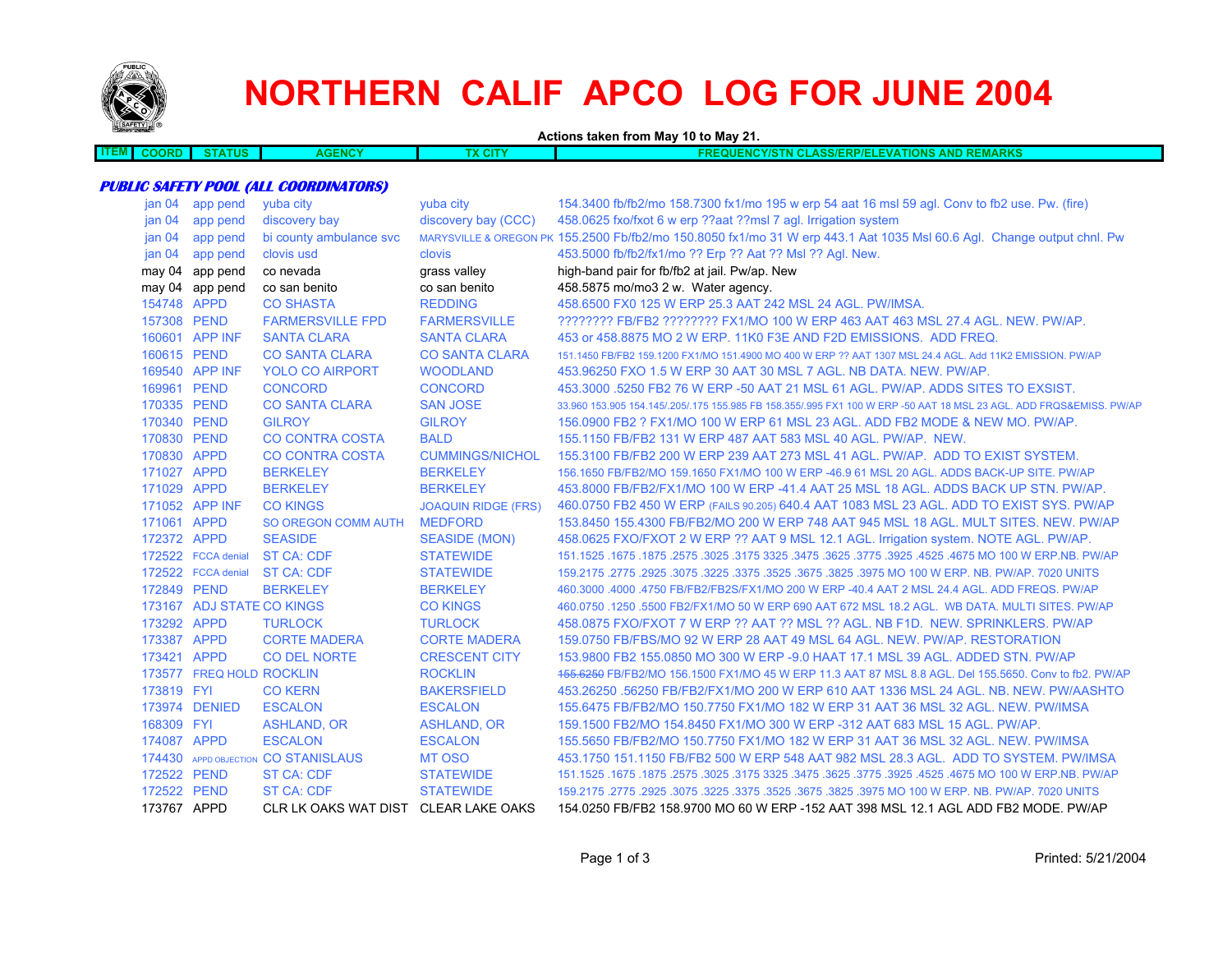| 174474 APPD |                          | <b>ST CA: CHP</b>     | <b>SACRAMENTO</b>       | 42.12 .34 .46 .54 FB 159.030 FX1 110 W ERP 10.7 AAT ?? MSL ?? AGL. RELOCATE-AUBURN TO SAC. PW/AP |
|-------------|--------------------------|-----------------------|-------------------------|--------------------------------------------------------------------------------------------------|
| 174577 APPD |                          | <b>FOLSOM</b>         | <b>FOLSOM</b>           | 153,8450 5 W ERP MO ONLY, NB, PW/AP                                                              |
| 174477 APPD |                          | ST CA: P&R            | PIERCY (HUM)            | 151,0100 FB 158,970 FX1 25 W ERP -244 AAT 140 MSL 18.9 AGL, ADD TO EXIST, PW/AP                  |
| 174488 APPD |                          | ST CA: P&R            | <b>WHITEHORN (MEND)</b> | 151.0100 FB 158.970 FX1 25 W ERP -37.4 AAT 57.9 MSL 12.2 AGL. ADD TO EXIST. PW/AP                |
| 174509 APPD |                          | ST CA: P&R            | TRINIDAD (HUM)          | 151,0100 FB 158,970 FX1 25 W ERP -24.7 AAT 73.2 MSL 15.2 AGL. ADD TO EXIST, PW/AP                |
| 174513 APPD |                          | ST CA: P&R            | <b>EUREKA</b>           | DEL 44 MHZ FREQS ONLY.                                                                           |
| 174535 APPD |                          | <b>PALO ALTO</b>      | <b>PALO ALTO</b>        | 153,8450 FB -48 AAT 16 MSL 47 AGL, ADD TO AN EXISTING SYSTEM, PW/AP                              |
| 174685 APPD |                          | <b>DALY CITY</b>      | <b>DALY CITY</b>        | 460/465.5375 MO 2 W ERP. PW/IMSA, NB ADD TO EXISTING.                                            |
|             | 174710 FREQ HOLD VALLEJO |                       | <b>VALLEJO</b>          | 158,7300 OR 158,8500 OR 159,060 MO 100 W ERP. PW/AP, TAC CHANL.                                  |
|             | 175019 APP INF           | ST CA: OES            | <b>TOLLHOUSE (FRS)</b>  | 153.7550 FB/FB2 235 W ERP 513.6 AAT 1103.7 MSL 45.7 AGL, MOD EXIST, PW/AP,                       |
|             | 175020 APP INF           | ST CA: OES            | <b>SUSANVILLE</b>       | 153.7550 FB/FB2 141 W ERP 694.6 AAT 2052 MSL 36.6 AGL, MOD EXIST, PW/AP.                         |
| 175022 APPD |                          | <b>ST CA: DOT</b>     | <b>OAKLAND</b>          | 453,9500 FB/FB2/FX1/MO 4 W ERP -50.9 AAT 9.1 MSL 73.8 AGL, MINOR CORRECTS, PW/AP                 |
| 175106 APPD |                          | DEL NORTE CO SCHOOLS  | <b>KLAMATH</b>          | 155,7150 FB/FB2 158,7450 FX1/MO 10 W ERP 759 AAT 1299 MSL 21 AGL, PW/IMSA, NEW.                  |
| 175113 APPD |                          | <b>CO SANTA CLARA</b> | <b>REDWOOD ESTATES</b>  | 154.2500 FB 158.3550 FX1 82 W ERP 106 AAT 454 MSL 7 AGL. ADD NB/CORRECT SITE DATA. PW/AP         |
| 175145 APPD |                          | CO SANTA CLARA        | REDWOOD ESTATES         | 154.2500 FB 158.3550 FX1 82 W ERP 106 AAT 454 MSL 7 AGL. ADD NB/CORRECT SITE DATA. PW/AP         |
| 175167 APPD |                          | <b>GILROY</b>         | <b>GILROY</b>           | 453,9000 FB2/MO 80 W ERP -112.7 AAT 61 MSL 23 AGL. RESTORE, PW/IMSA.                             |
| 175200 APPD |                          | CO YOLO               | BROOKS (YOLO)           | 154,4450 FB 159,5250 FX1 175 W ERP -76 AAT 156 MSL 36.6 AGL. ADDS TO EXIST, PW/AP.               |
| 175265 APPD |                          | ST CA: OES            | <b>FELTON</b>           | 159.1350 FX1 80 W ERP -149 AAT 87 MSL 41 AGL. DEL 33 MHz. MINOR CHG TO EXIST. PW/AP              |
| 175274 APPD |                          | ST CA: CHP            | ATWATER                 | 155.6700 FX1 398 W ERP 24.7 AAT 44.2 MSL 28.3 AGL. ADD LAW 3 OTHR MODS. PW/AP                    |
|             |                          |                       |                         |                                                                                                  |

#### **470-512 MHz POOL**

|             | nov 02 app pend st ca: oes       | bay area (coord chnl) 2??.???? Fb/fb2/fx1/mo ?? W erp ?? Aat ??msl ??agl. Bay inter-agency intercom. |
|-------------|----------------------------------|------------------------------------------------------------------------------------------------------|
| 175131 APPD | MOBILE RELAY ASSOC SAN FRANCISCO | 490.71250 FB6/FX1T/MO 1000 W ERP 114 AAT 23 MSL 117 AGL. IG/PCIA.                                    |
| 175168 APPD | MOBILE RELAY ASSOC SAN FRANCISCO | 484 9625 FB6/FX1T/MO 150 W ERP 114 AAT 23 MSL 117 AGL. IG/PCIA.                                      |